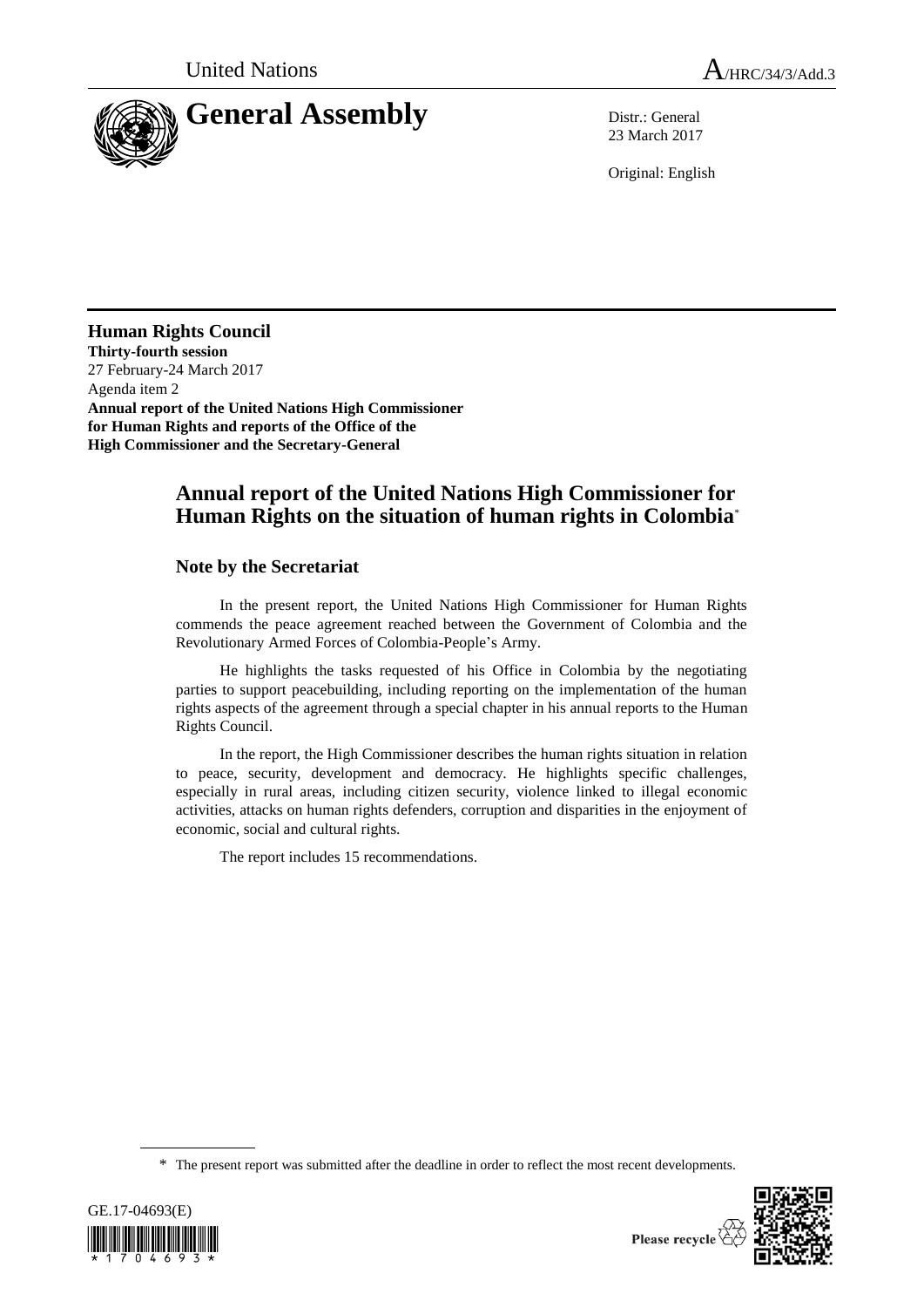# **Annual report of the United Nations High Commissioner for Human Rights on the situation of human rights in Colombia\*\***

# **I. Introduction**

1. The United Nations High Commissioner for Human Rights congratulates the Government of Colombia, the Revolutionary Armed Forces of Colombia-Peoples' Army (FARC-EP) and Colombian society for their determination to advance the peace process after half a century of armed conflict. On 26 September 2016, following four years of negotiations, the parties to the conflict signed a peace agreement in Cartagena.

2. In a plebiscite held on 2 October 2016, the vote against the peace agreement prevailed by a margin of 0.43 per cent, with an abstention rate of over 60 per cent. The Government subsequently invited representatives of those who had voted against the agreement to share opinions and suggestions, which were presented to FARC-EP. A revised text was then negotiated, on the basis of which the Final Agreement for Ending the Conflict and Building a Stable and Lasting Peace was signed in Bogota on 24 November and approved by Congress on 30 November. The High Commissioner welcomes the innovative nature of the peace agreement and its inclusion of the pre-existing human rights obligations of the State.

3. Given the extensive human rights content of the peace agreement, the negotiating parties requested the Office of the United Nations High Commissioner for Human Rights (OHCHR) to support implementation in collaboration with other partners. OHCHR was specifically requested to:

(a) Include a special chapter in the annual reports of the High Commissioner to the Human Rights Council on the situation in Colombia regarding the implementation of the human rights aspects of the peace agreement (point 6.3.4);

(b) Provide partnership on the implementation of chapter 5 of the peace agreement on the rights of victims (6.4.2);

(c) Participate as invitee in the National Commission on Security Guarantees charged with designing and following up on action against criminal organizations (3.4.3);

(d) Provide partnership on the implementation of the points related to individual and collective security guarantees for FARC-EP members (6.4.2);

Participate as permanent invitee in the mechanism responsible for developing and coordinating the strategic security and protection plan for the new FARC-EP political movement or party  $(3.4.7.4.2)$ ;

(f) Provide partnership on the review of the situation of FARC-EP members or collaborators deprived of their liberty (6.4.2);

Collaborate upon request in the verification of the implementation and serving of sanctions handed down by the new transitional criminal justice mechanism (5.1.2, paras. 60 and 62 in relation to 53 (d)).

4. The integrated mandate of OHCHR in Colombia was renewed until 31 October 2019, allowing its 14 field offices to continue to reach remote, hard-to-reach locations affected by violence and armed conflict to monitor and analyse the human rights situation and advise local authorities. OHCHR advises national counterparts for human rights on such issues as citizen security, business, the situation of human rights defenders, prior, free and informed consultation, the fight against impunity, policy on crime, health and education, victims, security sector reform and gender. The present report is based on OHCHR monitoring, analysis and technical cooperation to facilitate human rights improvement across Colombia.

<sup>\*\*</sup> Circulated in the language of submission and Spanish only.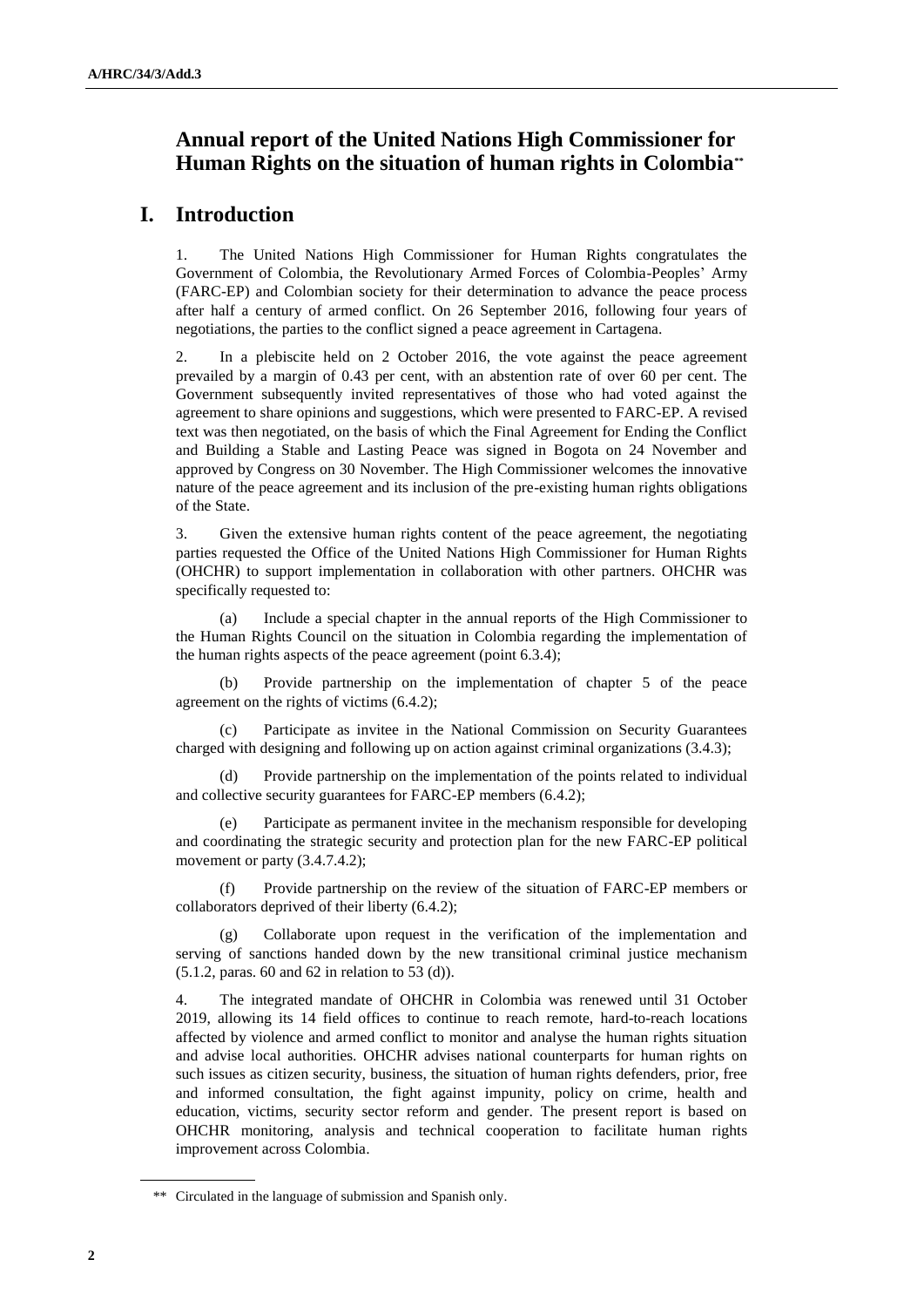5. The High Commissioner recalls that his Office in Colombia depends on voluntary contributions to implement its mandate and notes that, while OHCHR has been requested to undertake additional responsibilities under the peace agreement, available resources have not increased.

6. In March 2016, the Government and the organized armed group the National Liberation Army announced a formal agenda for peace negotiations. This dialogue was postponed until 2017 owing to obstacles, including a lack of confidence between the parties, difficulties for the Government in generating greater social and economic inclusion and continued kidnappings by the National Liberation Army. Hostilities between the parties continued to affect civilians.

7. The High Commissioner visited Colombia from 24 to 29 September 2016 to attend the peace agreement signing ceremony and meet with State and civil society representatives, including the private sector, and the United Nations country team. He visited Mampuján, Medellín, Quibdó and Bogotá. During his visit, the High Commissioner reiterated the commitment of OHCHR to the peace process on the basis of human rights.

8. During 2016, the Committee on the Rights of Persons with Disabilities, the Committee on Enforced Disappearances and the Human Rights Committee examined the situation in Colombia.<sup>1</sup>

## **II. Peace agreement**

## **A. Human rights content of the peace agreement**

9. The peace agreement generally complies with the international human rights obligations of Colombia. If implemented diligently, it could guide the State in overcoming structural human rights challenges.

10. The peace agreement contains programmes that promote social welfare, development, the rule of law and democracy — all of which have human rights implications — in five areas: (a) integral rural reform; (b) political participation guarantees; (c) State action against criminal organizations; (d) solutions to the illicit drug problem, combining judicial action against organized crime with a public health approach for consumers, and viable sustainable economic alternatives for crop growers; and (e) actions on the rights of victims of past violations. The agreement also provides for the creation of an integrated transitional justice system comprising a truth commission, a unit to search for the disappeared, a special criminal jurisdiction for peace and reparations.

11. Throughout the peace agreement, the State's obligation to respect, protect and fulfil all human rights is reiterated, particularly in areas most affected by the armed conflict. Furthermore, it includes an intersectional and gender focus, based on the principles of equality and progressive realization. In the agreement, the parties commit to addressing the historic inequality and vulnerabilities suffered by women and girls, the lesbian, gay, bisexual, transgender and intersex population and religious minorities. Following sustained public advocacy, including a recommendation by the High Commissioner, a section on indigenous and the rights of Afrodescendants was integrated. OHCHR welcomes the fact that the agreement also formally excludes any possibility of amnesty or pardon for sexual violence crimes.

12. The peace agreement encompasses security guarantees to prevent criminal violence against FARC-EP members who reintegrate. OHCHR underlines the complementarity between those guarantees and the State's general obligations on the rights and security of the population.

<sup>&</sup>lt;sup>1</sup> See CRPD/C/COL/CO/1, CED/C/COL/CO/1 and CCPR/C/COL/CO/7.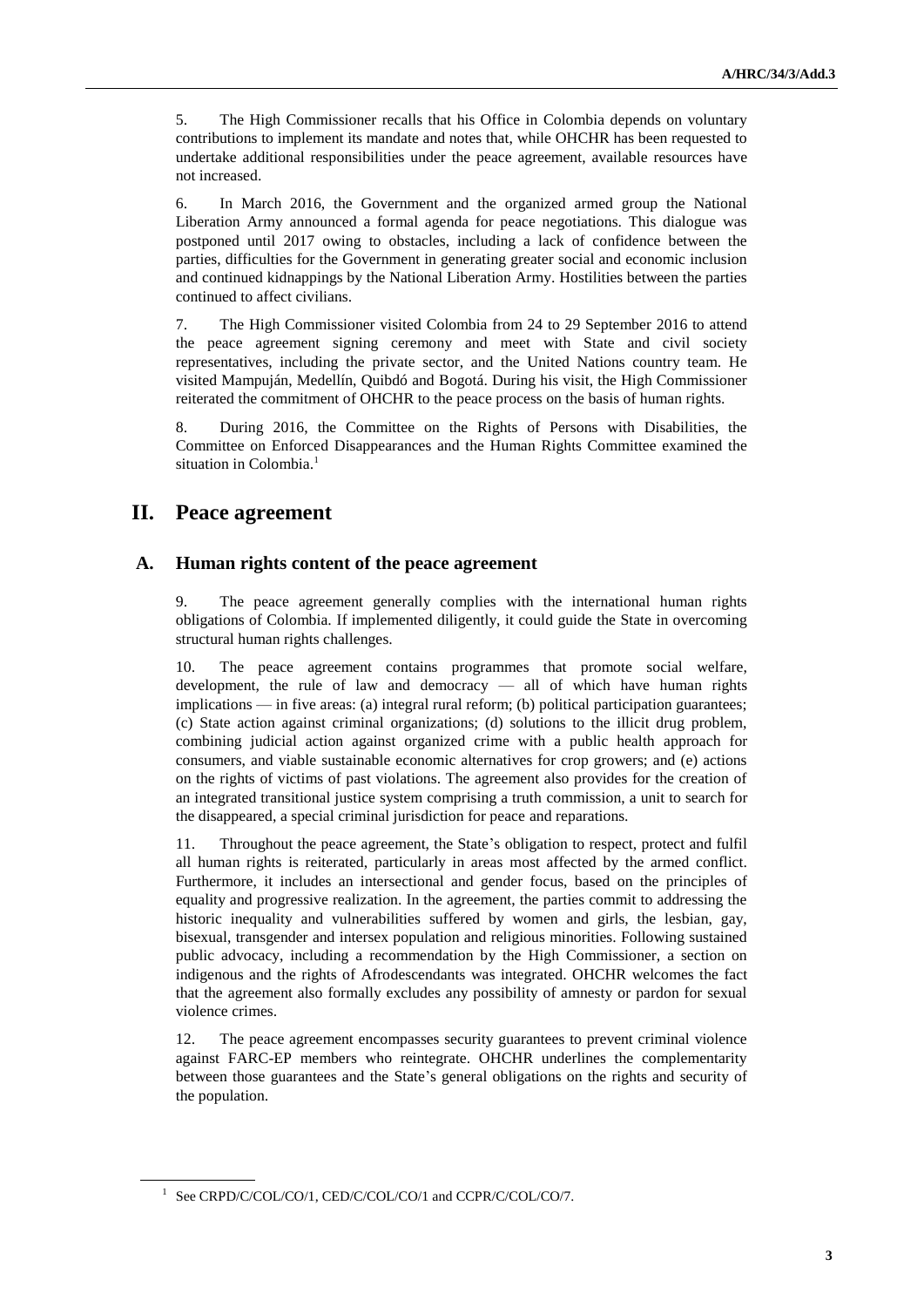13. The implementation of the peace agreement can capitalize on existing State structures and initiatives, such as the National Human Rights System, $<sup>2</sup>$  the land restitution</sup> and victim reparation process and the National Development Plan for the period 2014-2018.

14. The delayed implementation of the peace agreement due to the plebiscite generated vulnerability, uncertainty and insecurity for the population in conflict zones. It also undermined the trust of FARC-EP members in the peace process.

## **B. Required confidence-building measures**

15. The voluntary recognition of responsibility for past human rights violations contributes to confidence-building in the peace process. In September of 2016, the President of Colombia recognized the systematic persecution and violence previously suffered by members of the political party Unión Patriótica, underlining the State's responsibility to ensure non-repetition. During 2016, FARC-EP recognized responsibility for the practice of kidnapping, the 1994 massacre in La Chinita, Apartadó, the death in captivity in 2009 of 11 Valle del Cauca legislators and the assassination in 2015 of an Afro-Colombian human rights defender. The families of the killed legislators demanded that the State also recognize its responsibility.

16. Nevertheless, challenges remain within the State and FARC-EP concerning the full recognition of their responsibilities for past international human rights and humanitarian law violations, in a manner that satisfies the rights of victims.

17. In order to contribute effectively to non-repetition, the recognition of violations committed by public officials must take fully into account State, political, institutional and individual dimensions. The denial that gross violations were perpetrated by State agents persists in broad official and political sectors, even in cases where the President has officially recognized the responsibility of the State. Ensuring that recognition has a reparatory effect for victims is one of the transcendental political, legal and cultural challenges faced in peacebuilding.

18. FARC-EP requests for forgiveness will only meet their objective once the victims accept them and begin to benefit from broader reparation actions.

19. The separation of children from the FARC-EP, agreed to by the parties, cannot be postponed. On 10 February 2016, the FARC-EP publically confirmed they would end recruitment of children under 18. During the year, the FARC-EP officially separated only 13 children from its ranks. The integrated attention and reparation programme for children under 18 years remains under construction. OHCHR is concerned about allegations concerning the separation of children from FARC-EP ranks without official process.

20. While the peace agreement includes general references to non-repetition guarantees, it does not include provisions on how to make them material. Non-repetition implies structural institutional reforms, with the participation of victims and society as a whole, to ensure respect for and protection and fulfilment of human rights and the enjoyment of a dignified life. For the reintegration of FARC-EP members, non-repetition entails their contribution to improving living standards in communities where they have had a historical presence. Any FARC-EP members involved in crime after demobilization should be processed by the ordinary, not the transitional, justice system.

### **C. Selected peace agreement aspects for follow-up**

21. The High Commissioner identified selected human rights aspects of the peace agreement that will require follow-up.

<sup>2</sup> Available in Spanish from www.derechoshumanos.gov.co/areas/Paginas/Sistema-Nacional-de-Derechos-Humanos-y-DIH.aspx.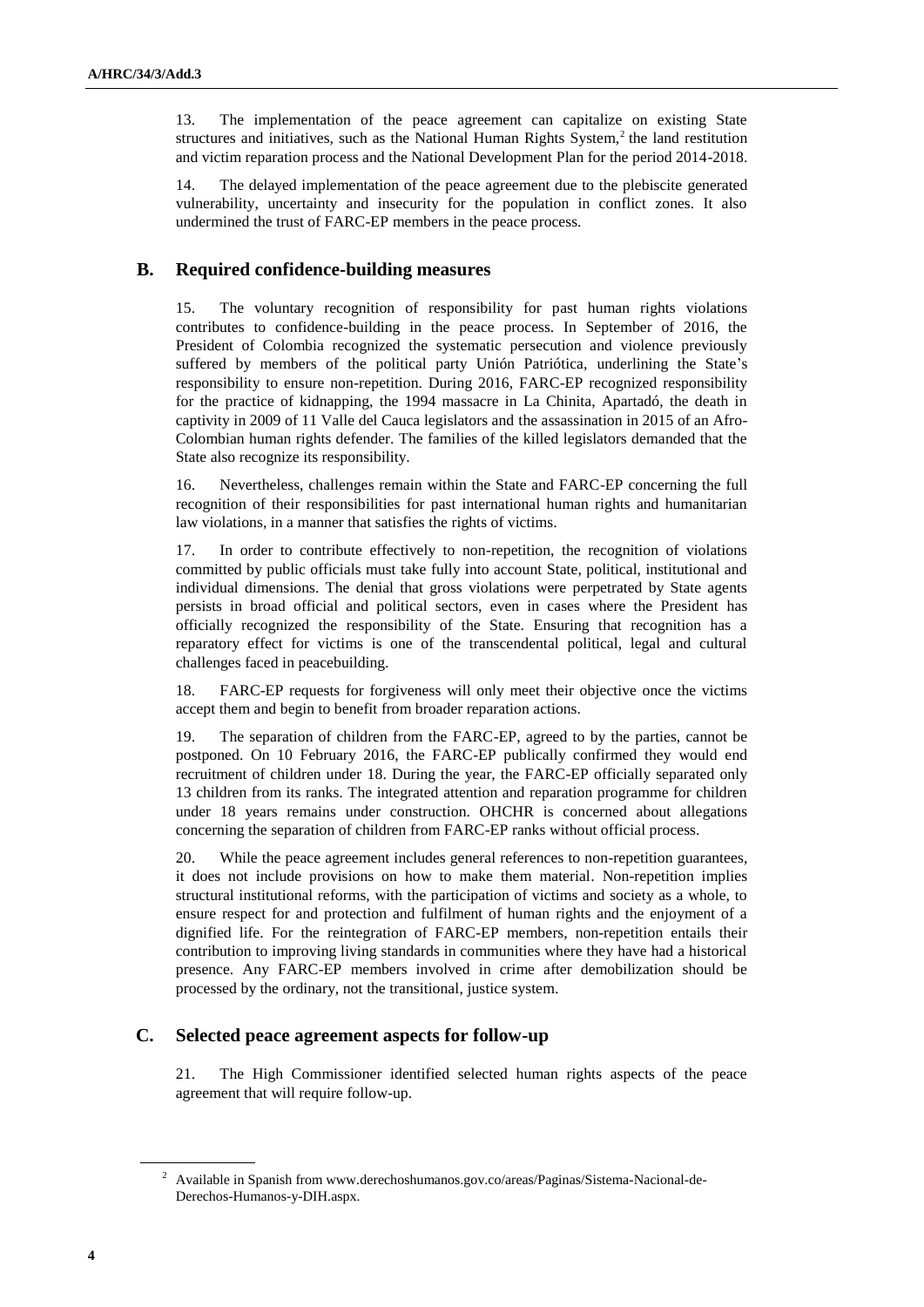22. The central pillar of the peace agreement is its human rights content, which should facilitate complementarity in the implementation of all related aspects. It should also allow for the institutional coordination and coherence necessary to generate structural improvements in the lives of rights holders.

23. The integrated transitional justice system in the peace agreement aims at consolidating peace through the fulfilment of the rights of victims. This requires coordination and coherence between the different system entities and with other national institutions. Effective sequencing in implementation is also essential. Other challenges include the ambiguity and lack of precision in new institutional mandates and legal frameworks, as well as the resource needs, functional overlap and large number of cases to be processed. External challenges to the success of the system include insecurity and the interests of some powerful sectors in avoiding accountability.

24. The peace agreement establishes a two- to three-year time limit for the Attorney General, the military justice system, the Procurator General, the Comptroller General and Congress to present reports on existing investigations into conflict-related crimes to the special criminal jurisdiction for peace. These entities must ensure the quality and comprehensiveness of their reports. This will enable the special criminal jurisdiction for peace to act with celerity in investigations, prosecutions, attributions of responsibility and the establishment of the truth. OHCHR understands that the reference in the peace agreement to "concluded" investigations includes those archived in the ordinary, military and disciplinary justice systems that will assist in identifying cases, patterns and responsibilities for human rights and international humanitarian law violations.

25. The High Commissioner reiterates his previous observations regarding the need for legal, institutional, budgetary and cultural changes regarding the identification, protection and use of and access to State archives to facilitate the work of the transitional justice system.<sup>3</sup> OHCHR welcomes the powers of the Executive Secretary of the special jurisdiction for peace to order the protection of public or private documents related to the conflict. OHCHR reiterates the need to protect entire archives related to past gross human rights violations. Although the peace agreement omits reference to the need for FARC-EP to contribute its archives, those should be included and considered with same criteria as State archives.

26. Previous demobilization and reintegration experiences in Colombia illustrate the vilification and violence that leaders and members of new political organizations can face, as well as the risk of demobilized members engaging in criminal activities. Security and access to dignified living conditions for demobilized men and women is fundamental for peacebuilding. The opportune establishment and effective functioning of security and protection mechanisms for them, and the creation of employment contributing to social infrastructure, can strengthen reintegration.

27. Public participation is a cross-cutting principle of the peace agreement and should guide all phases of implementation. It must not become a mere formality, including in the integrated transitional justice system.

28. The implementation of the peace agreement requires the hiring of numerous staff that should include people from communities affected by the conflict. Involving from the outset the local population and providing visible economic benefits for communities are ways to contribute to the sustainability of peace at the local level. The entire process should be guided by the "do no harm" principle.

29. Political, social and economic inclusion and the empowerment of community leaders are urgently required. Previous experience, such as the "consolidation zones" promoted by the Government over the past decade, demonstrates the importance of ensuring the presence of all institutions, not only the armed forces, as well as community participation without stigmatization.

<sup>&</sup>lt;sup>3</sup> See A/HRC/31/3/Add.2, paras. 49-51 and 99 (f).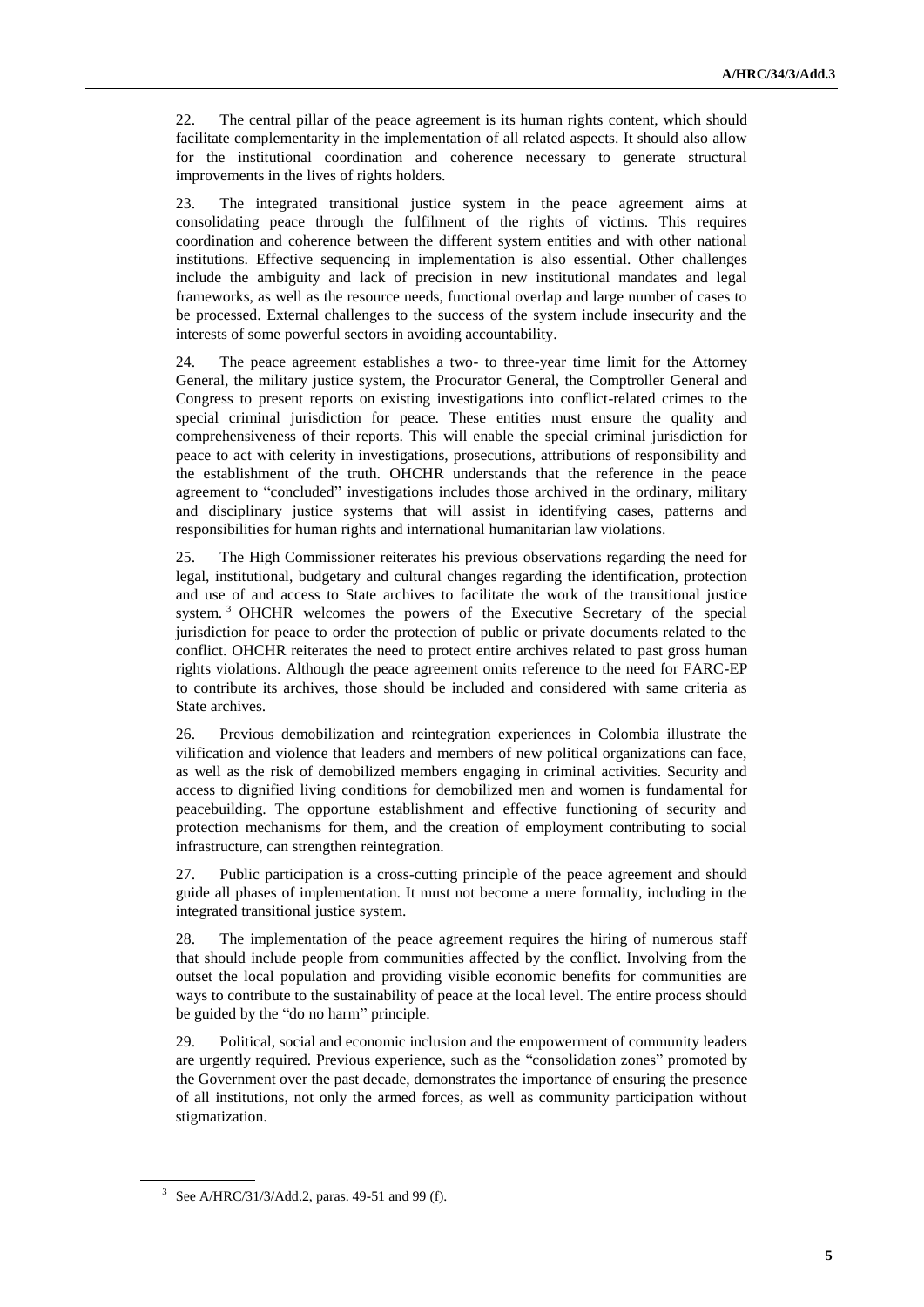30. OHCHR welcomes the strategy published in November by the Office of the Ombudsperson to promote human rights in peacebuilding and hopes that sufficient resources will be allocated for its effective application. It takes note of the intention of the incoming Procurator General to create a unit for peace and coexistence to follow-up on peace agreement commitments.

#### **D. Peace agreement implementation to date**

31. On 13 December 2016, the Constitutional Court ratified the special legislative procedure created to fast-track the approval of laws for the implementation of the peace agreement.

32. OHCHR is concerned about several aspects of a constitutional reform bill <sup>4</sup> applicable to State agents, presented under the fast-track procedure. The bill restricts and distorts the legal framework that judges must apply to alleged human rights violations committed by members of the military or police and does not meet international standards on superior and command responsibility.

33. In the peace Agreement, the definition of "effective control" relating to the criminal responsibility of civilian or military superiors is partial and not in accordance with international standards. Effective control, as well as the scope of amnesties, should be interpreted in line with international standards and jurisprudence in order to ensure victims' rights to justice and non-repetition. The Prosecutor of the International Criminal Court could offer clarity publicly about applicable superior responsibility norms.

34. On 30 December 2016, Law 1820 on amnesties, pardons and special criminal treatment was approved via fast-track. It includes abstract references to the rights of victims without establishing mechanisms or procedures for their realization. It also reveals dispositions, ambiguities and gaps that do not meet international standards and that undermine the centrality that the Government and FARC-EP have previously given to victims' rights. The High Commissioner is extremely concerned that, if not addressed, these factors may contribute to impunity for perpetrators of gross human rights and international humanitarian law violations.

35. Law 1820 formally prohibits the granting of amnesties or pardons for grave violations of human rights or international humanitarian law. Nevertheless, it foresees a conditional release programme for State officials and FARC-EP members who have been deprived of liberty for five years or more, without taking into account the gravity of their crimes. The High Commissioner laments that, under the rule of law, an independent and impartial entity, unrelated to the potential beneficiaries of release, was not assigned with proposing those public officials to be considered for conditional release. In addition, the law does not establish objective rights-related criteria to evaluate eligibility. Furthermore, it does not provide for an effective system to monitor and control the thousands of potential beneficiaries in order to prevent obstruction of justice and intimidation of victims and witnesses.

36. No provisions have yet been proposed to regulate the vetting of public officials linked to gross human rights violations.

37. At the end of 2016, the temporary pre-grouping zones for FARC-EP members to undergo disarmament and reintegration had not been readied. This generated mistrust and vulnerability among FARC-EP members and provided an incentive for desertion or joining criminal groups. Clearly defined schedules, actions and responsibilities for successful reintegration with public participation are required.

38. Implementing the peace agreement requires significant resource investment. Funding should be planned with a rights-based approach in order to generate sustainable results for communities. By the end of 2016, budget planning for implementation remained at a preliminary phase.

<sup>4</sup> Bill 002 of 2016, Lower House of Congress.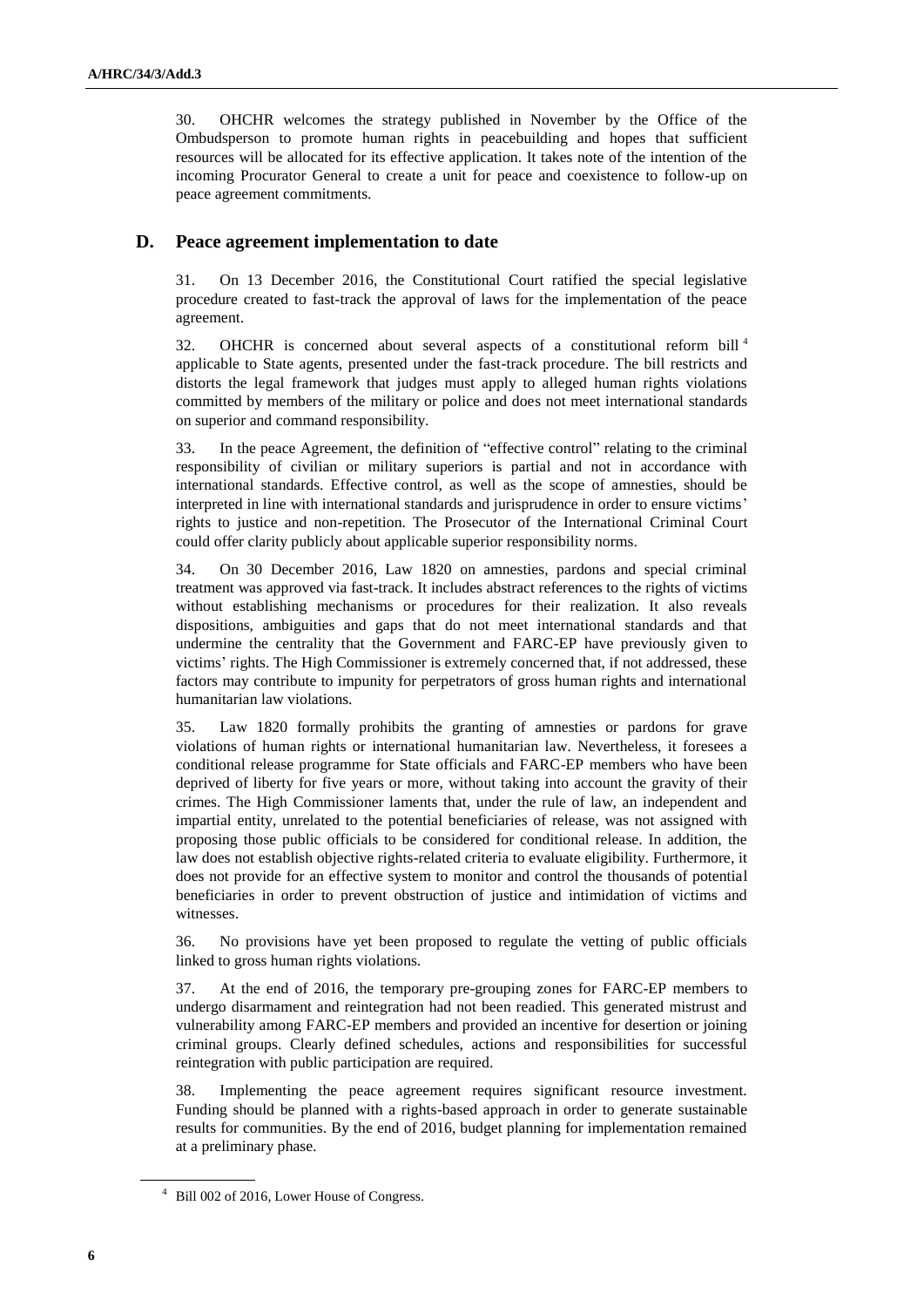# **III. Human rights in peace, security, development and democracy**

39. OHCHR identified the below structural human rights situations, challenges and opportunities, which require attention in order to strengthen peacebuilding, particularly in rural areas.

## **A. Rural challenge**

40. In certain rural areas, FARC-EP has for decades imposed its control on the population. With their withdrawal from these areas into temporary grouping zones, the risk of violence surrounding illegal economic activities has increased. Before new forms of illegitimate control by third parties consolidate, it is necessary to strengthen the integrated presence of civilian authorities and fully enact their responsibilities to respect, protect and fulfil the entire spectrum of human rights of the rural population.

41. Current State initiatives to strengthen justice in rural areas with an intersectional and gender focus, community participation and full institutional accountability at each phase, will be essential to generate political, social and economic inclusion. Only through the effective recognition and strengthening of the role of indigenous peoples and their authorities, as well as Afrodescendent communities, women and rural leaders, can good governance be ensured and the emergence of power vacuums prevented.

42. Regarding violence and crime in rural areas, OHCHR continued to observe difficulties in gaining access to justice. The staff of the Office of the Attorney General faced ongoing difficulties in reaching remote areas to fulfil their functions. The excessive number of investigations assigned to each prosecutor, security considerations, scarcity of investigators and transport difficulties hampered investigative progress.

## **B. Violence and illegal economic activities**

43. OHCHR observed the relationship between violence, the areas where coca, marijuana and poppy is grown, drug trafficking and illegal mining activities, for example, on the Pacific Coast and in Bajo Cauca and Catatumbo. These areas also often have a history of land theft. Such violence increased as FARC-EP initiated demobilization.

44. Actors linked to organized crime — including transnational crime — and local crime, as well as FARC-EP dissidents and the organized armed groups the National Liberation Army and Popular Liberation Army, have competed to control, exploit and profit from illegal economic activities. The prevailing poverty, marginalization and lack of opportunities in these mostly rural areas, in addition to weak State presence and corruption, have facilitated the development of illegal economic activities. The resulting violence has affected communities, their leaders and local authorities.

45. State responses to violence should address structural factors that favour illegal economic activities, particularly corruption, in order to ensure enjoyment by the population of the totality of rights. National and local coordination to ensure effective social, community and situational crime prevention, as well as community participation in decisions affecting them, should be ensured.

## **C. Economic, social and cultural rights**

46. Colombia, a middle-income country, is among the five countries with the highest levels of inequality in the region.<sup>5</sup> This is visible in the disparity in enjoyment of economic, social and cultural rights between rural and urban areas and within urban areas. In rural areas, the principal obstacles for human rights enjoyment, identified jointly with the Government, include: limited local State presence and capacity; ineffective national-local

<sup>&</sup>lt;sup>5</sup> See http://repositorio.cepal.org/bitstream/handle/11362/39965/4/S1600175\_es.pdf.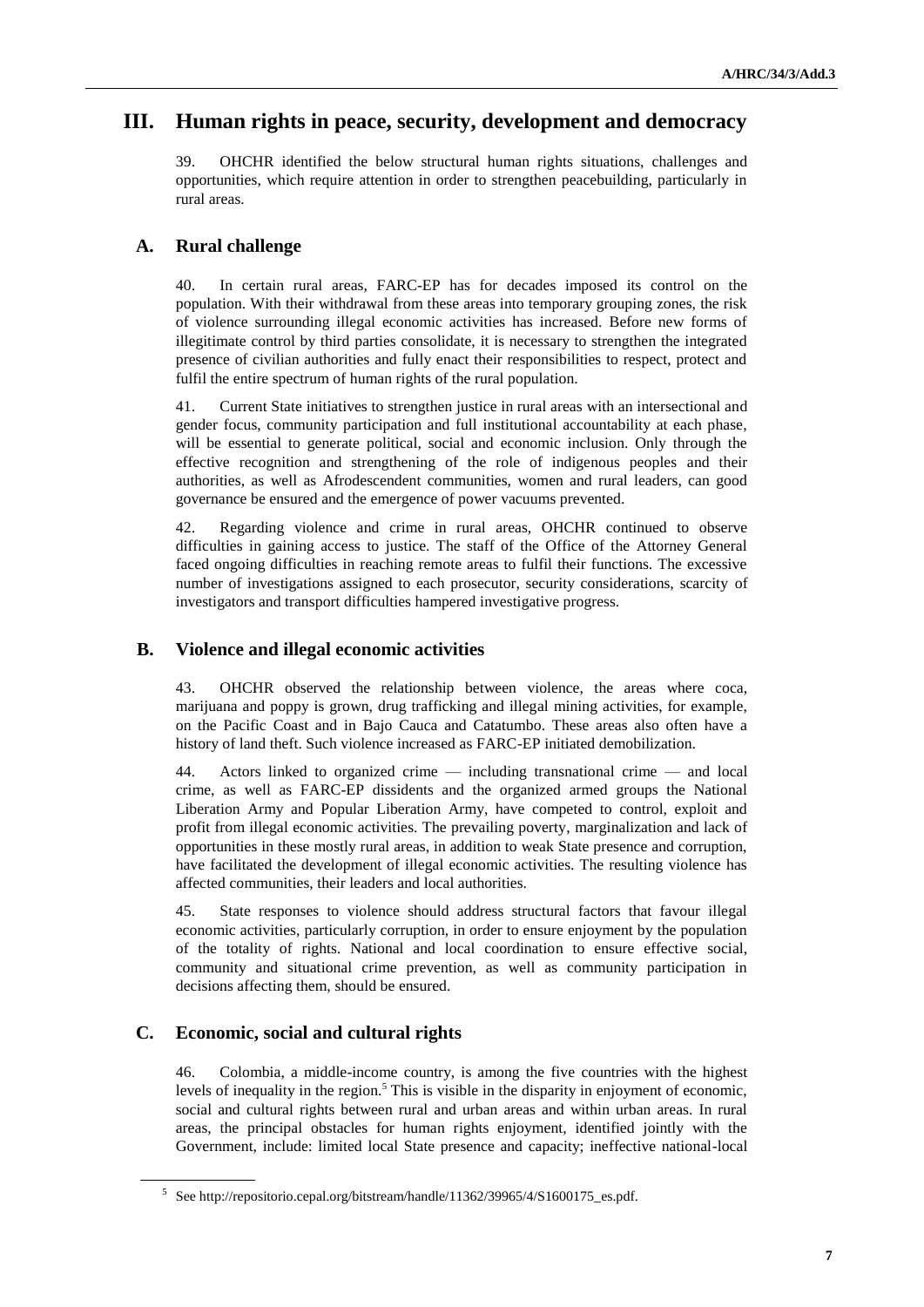coordination; armed conflict; limited access to justice; corruption; insufficient integration of rights into public policy planning, implementation and evaluation; insufficient measurement of progressive realization; and limited accountability. The peace agreement, particularly the points related to integrated rural reform and the solution to the illicit drug problem, provides the opportunity to meet these challenges in a holistic manner. Addressing economic, social and cultural rights would help overcome violence and exclusion, and enhance the exercise of civil and political rights.

47. In previous reports on the situation of human rights in Colombia, the High Commissioner reiterated the obligation of the State to adopt measures for the equal enjoyment of economic, social and cultural rights and to develop indicators to evaluate their progressive realization. Existing measurement tools of the National Human Rights System must be refined to enable the State to appraise the current situation in order to strengthen public policy implementation. The Department of Social Prosperity, with OHCHR support, is piloting a mechanism to monitor policies and programmes for the Wayúu indigenous peoples' right to food and water.

48. OHCHR continued to observe difficulties in implementing economic, social and cultural rights, for example in La Guajira, where nutritional problems primarily affect indigenous Wayúu children. In that department, between January and November 2016, the National Health Institute reported 352 cases of children with low birth weight and 75 deaths from malnutrition, 16 per cent of them under 5 years of age. There is underreporting as no precise census data about the Wayúu population exists, and there are significant disparities between departmental and calculations by national authorities. The Government is implementing a range of initiatives to overcome this situation, the impact of which will require regular evaluation.

49. Investigations by the Attorney General into the situation in La Guajira described in the  $2015$  annual report of the High Commissioner<sup>6</sup> continued to reveal irregularities in State contracting for education, health, early childhood attention, aqueducts and other public works. In October, the Attorney General indicated that corruption in La Guajira was systematic and announced he had brought charges against 41 people. OHCHR hopes that the diligent investigation in La Guajira continues and is replicated in other parts of the country where corruption also undermines State efforts on the enjoyment of economic, social and cultural rights. Considering that the Office of the General Comptroller has published audit reports regarding this situation since at least 2011, OHCHR highlights the importance of greater coordination between oversight and justice institutions.

50. With respect to the right to health, challenges persist regarding the fulfilment of minimum standards of availability, accessibility, acceptability and quality in many rural areas, especially where indigenous peoples and Afrodescendants reside, including Amazonas, Antioquia, Arauca, Caquetá, Chocó, La Guajira and Putumayo. In some parts of the country, OHCHR continued to observe repeated delays of up to six months in salary payments for health personnel.

51. OHCHR observed the impact of water source contamination due to illegal mining on the health of indigenous communities along the Caquetá River in Caquetá and Amazonas. In addition, OHCHR verified the irregular access to vaccinations for children despite vaccination schemes foreseen in national legislation. Improvement in statistical information quality about the health situation is required.

52. In Chocó, Afrodescendent and indigenous children continue to die from preventable diseases owing to the limited availability and accessibility of health services and the absence of clean drinking water and basic sanitation. In Riosucio alone, the deaths of nine children were reported between January and August 2016. According to the Ministry of Health, the maternal mortality rate in Chocó is 181.64 deaths per 100,000 live births, compared with 33.70 in Bogota. The under 5 mortality rate in Chocó is 31.86 deaths per 1,000 live births, compared with 11.75 in the capital. Between January and November

<sup>6</sup> See A/HRC/31/3/Add.2, para. 77.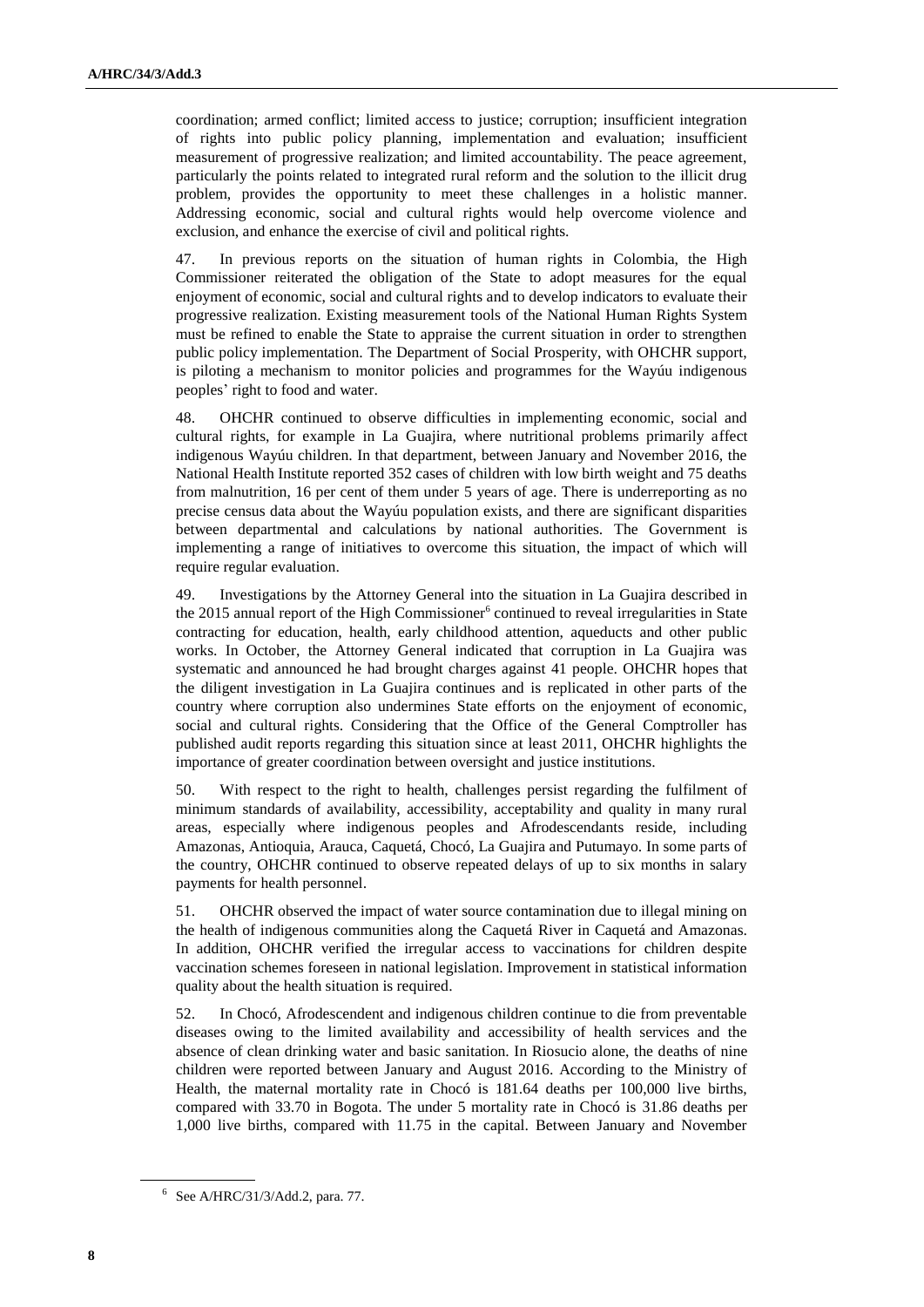2016, the Government registered 20 deaths from malnutrition in Chocó. Thirty-five per cent of the victims were under 5 years of age.

53. In 2012, in the context of the Millennium Development Goals, Colombia reported gross primary education coverage of 111 per cent. Nevertheless, the enjoyment of the right to universal and free education, particularly in rural areas, continued to be hampered by obstacles causing school drop-outs, including the presence of anti-personnel mines. OHCHR observed that attendance in the Valle del Guamuez (Putumayo) and Tumaco (Nariño) municipalities was impeded by lack of drinking water and electricity in schools, limited roads and transport and the inability of many families to afford school supplies, uniforms and food.

## **D. Human rights defenders**

54. The situation of male and female human rights defenders continued to cause concern in 2016. Over the entire year, OHCHR registered 389 aggressions, including: 59 killings;<sup>7</sup> 44 attacks; 210 threats, 69 of which were collective; 72 infringements of the rights to privacy and property, including photographing, surveillance and computer theft; 3 enforced disappearances; and 1 case of sexual violence. The 59 victims killed included 4 women, 6 indigenous leaders, 3 leaders of lesbian, gay, bisexual, transgender and intersex groups, 3 trade union leaders, 1 Afro-Colombian leader and 2 leaders of youth groups. Although more attacks against and assassinations of members of trade unions and social and political movements took place, the statistics above only include aggressions against leaders.

55. The departments with the highest numbers of verified killings of human rights defenders were Cauca (14), Antioquia (7), North Santander (6) and Córdoba (4). The departments most affected by all types of aggressions were Cauca, Bogotá, North Santander, Valle del Cauca, Meta and Antioquia.

56. As regards the perpetrators of the above-mentioned 59 verified killings, 44 (or 74.5 per cent) appeared to be linked to groups or individuals with criminal interests; 4 to the National Liberation Army; 1 to the Popular Liberation Army; 2 to FARC-EP militias; 1 to FARC-EP dissidents; 6 to private actors; and 1 to the national police during a social protest.

57. In the above-mentioned cases of verified killings, 43 (or 73 per cent) of the victims were active in rural areas. Of those, 25 were killed in areas with a historical FARC-EP presence. By contrast, in 2015, OHCHR registered 25 killings in rural areas. That increase is related to power vacuums being left by FARC-EP; scarce or ineffective State presence; the perception by criminal actors that human rights defenders are obstacles to their interests; the persisting stigmatization of human rights defenders; the resort to violence to resolve disputes among community members; competition among criminal groups to control illegal economic activities; and limited access to economic, social and cultural rights.

58. OHCHR registered 11 cases of arrest and detention of human rights defenders in rural areas with the presence of armed actors. It has reported annually on how such arrests often lead to prolonged detentions before the defender is released, owing to a lack of evidence. This casts doubt upon the diligence, legality, impartiality and independence of investigations. A review of the situation is required, involving the Counter-Terrorism Department of the Office of the Attorney General, to examine how military intelligence is used to generate criminal investigations.

59. Convicting those who attack human rights defenders is a fundamental and effective safeguard for satisfaction and non-repetition. OHCHR has reiterated its concern about the high level of impunity for aggressions against human rights defenders. While valuing various initiatives of the Office of the Attorney General in recent years in this area, the High Commissioner notes that such efforts must generate further results. The success of the Office should be measured by the quality of its investigations and its capacity to achieve

 $\frac{7}{1}$  Four additional killings are still being verified.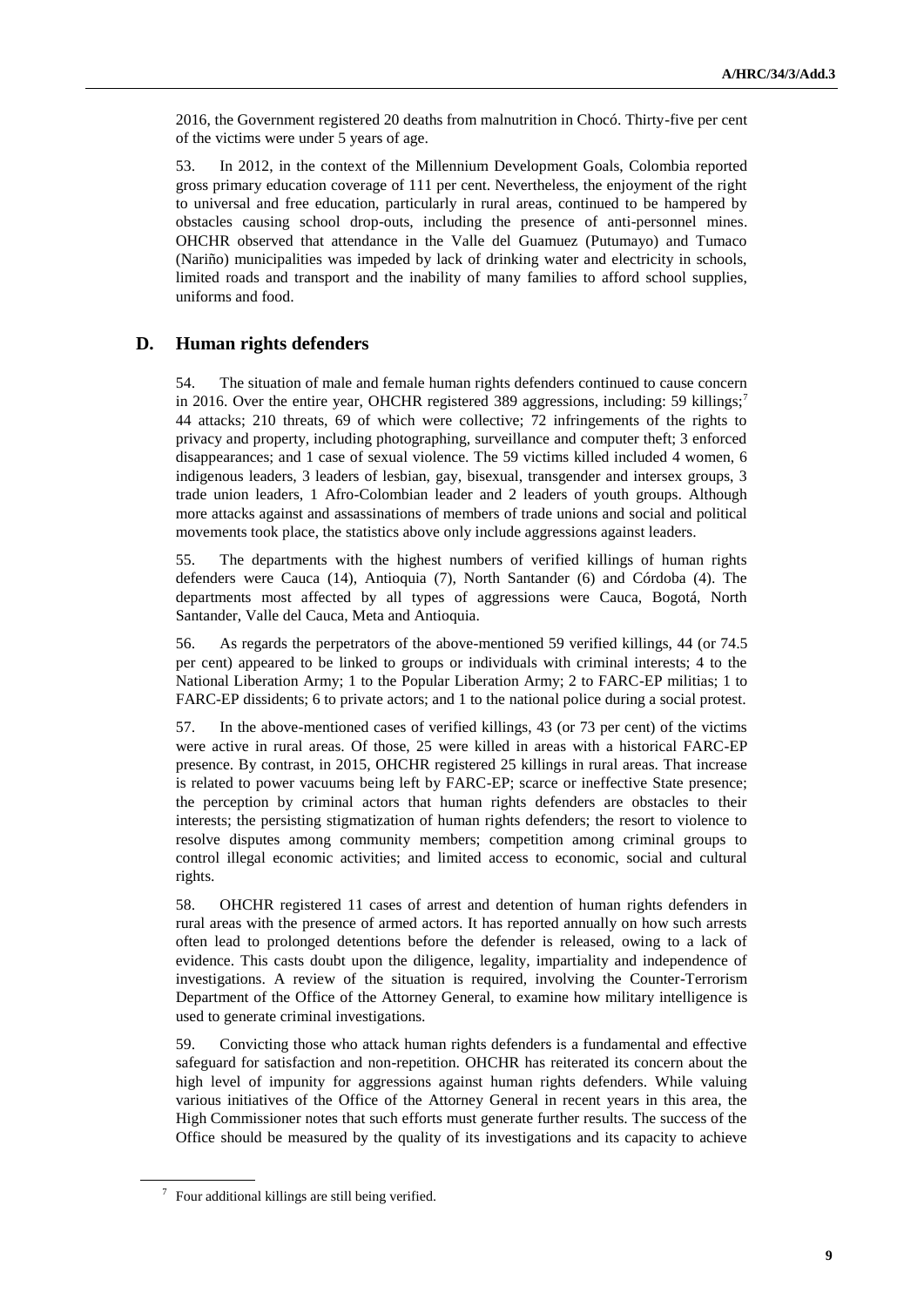effective prosecutions. Given the complexity of investigating aggressions against human rights defenders, OHCHR considers that the adjustment of institutional incentives to reward prosecutors for investigative advances in these cases could have positive effects.

60. OHCHR welcomes the six convictions by the Office of the Attorney General in 2015 and 2016 against perpetrators of killings of human rights defenders. Twelve additional cases are at trial, pending judicial decisions.

61. The new Directive 011 on the investigation of threats against human rights defenders, Memorandum 00042 on the investigation of crimes against vulnerable groups including defenders and a protocol on rapid response to killings and threats against defenders are promising and should be applied diligently.

62. OHCHR notes the progress achieved by the Attorney General in the context of dialogue between the Government and civil society, known as the national round-table on guarantees, in identifying cases of killings of human rights defenders since 1994. Of the 766 cases identified to date, the Office of the Attorney General must still locate 193 cases in its registry following changes in its information management systems since 2004. The institutions participating in the round table should ensure that their representatives have decision-making authority and should report on concrete advances in implementation and impact, rather than only on the promotion of policies, initiatives and campaigns.

63. OHCHR acknowledges the ongoing efforts by the National Protection Unit to respond to the numerous and varied protection needs across Colombia. However, and in spite of the large numbers of soft protection measures granted in rural areas, it is yet to evaluate the appropriateness and effectiveness of its protection measures for rural human rights defenders. On the basis of the information available, the Office observes that, despite the increase in killings of these defenders, only 20 per cent of hard protection measures were allocated to rural areas. Furthermore, OHCHR notes the need to ensure that analysts from the National Protection Unit can reach human rights defenders in rural areas to interview them in accordance with established procedures.

64. Preventive actions by civilian institutions, in relation to attacks against human rights defenders, remained a key challenge. OHCHR and the United Nations Development Programme support prevention mechanisms created by the Government, including the Ministry of the Interior's territorial round-tables for preventing attacks against human rights defenders, and the Human Rights Subcommission of the Agrarian, Campesino, Ethnic and Popular Summit, which receives cases of alleged attacks and verifies them in situ.

## **E. Citizen security**

#### **1. Citizen security for peace**

65. In the context of the peace process, the High Commissioner observes with concern the intervention of the military in citizen security tasks, ranging from managing public protests to combating organized crime. OHCHR reiterates that the military is not responsible for citizen security. Constitutionally, it has the mission of defending sovereignty, independence, national territorial integrity and the constitutional order. The police has the responsibility of maintaining the conditions necessary for the exercise of rights and liberties. In exceptional situations and under established procedures, the national police may require military assistance, which, in order to respect life and integrity, should be conducted under the principle of police primacy with rigorous independent civilian oversight. This constitutional division of functions reflects international and regional human rights standards.

66. Current plans, protocols and other procedures justifying the role of the military in public security do not adequately reflect such international and regional human rights standards or the Constitution and law, including the new National Police Code. This is the case, for example, for Ministry of Defence Directive 15 of 22 April, which refers to "organized armed groups" — a term of international humanitarian law that must be determined objectively — to refer to criminal groups, including organized criminal groups defined under the United Nations Convention against Transnational Organized Crime,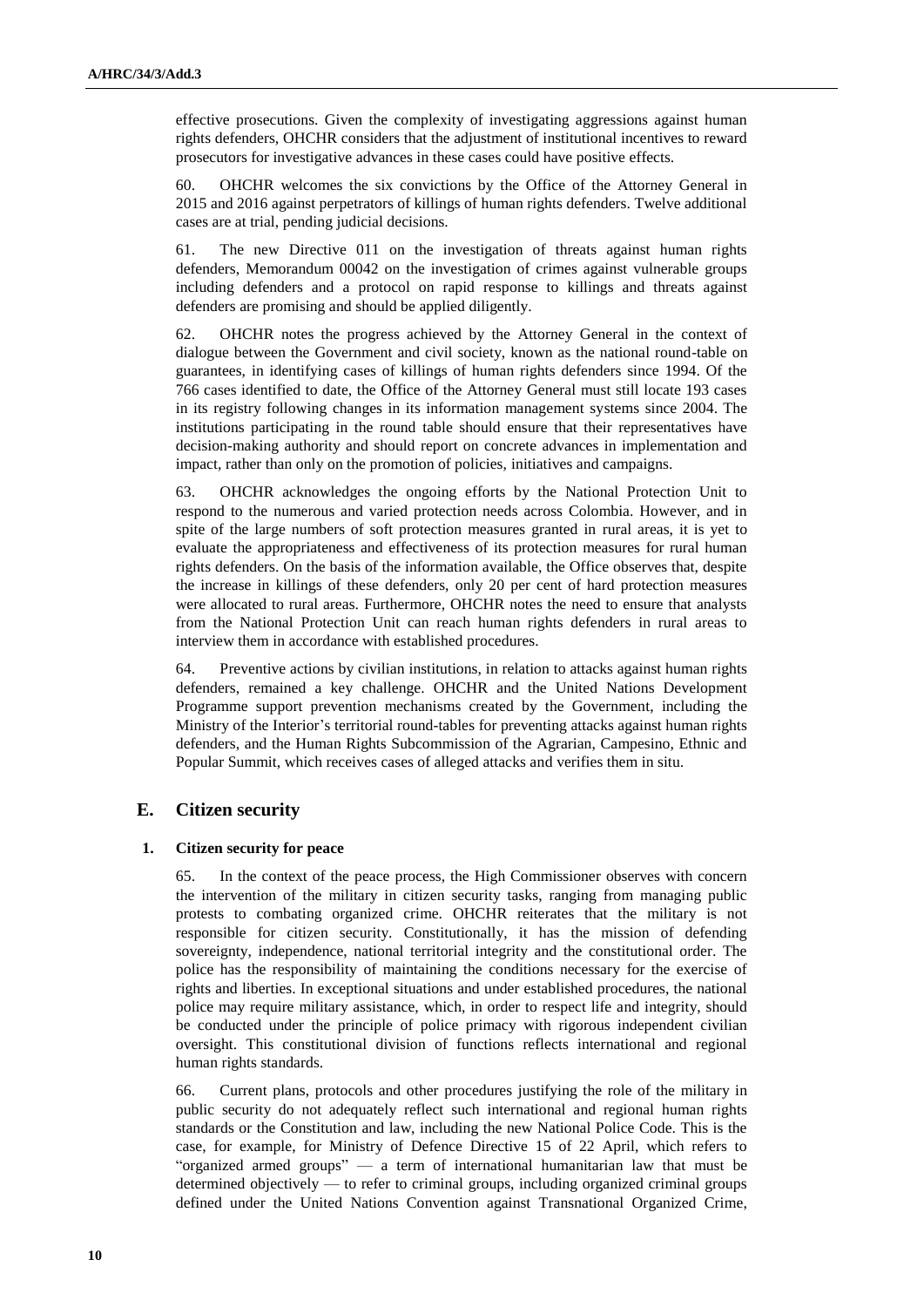which the State must respond to within the framework of international human rights law, rather than under international humanitarian law. This places the human rights of the population at risk by promoting the lethal use of force in situations and conditions in which it is not legitimate under the rule of law.

67. Furthermore, OHCHR is concerned about proposals by some local authorities to create vice-mayors for security, and for such roles to be exercised by active military personnel on commission. This would assign to military personnel functions and responsibilities for which their training and doctrine is not applicable according to the Constitution, jurisprudence and international standards.

68. OHCHR considers recent institutional initiatives against military and police corruption to be positive. Corruption within the police is more visible given its daily contact with the population. The example, commitment and leadership of superior officers in those institutions, as well as rigorous external oversight, can enhance the impact of institutional anti-corruption policies. The visibility of corruption cannot be a justification for distorting the constitutionally assigned functions of security sector institutions.

69. To assume fully its constitutional mission in the post-conflict context, the police, in addition to addressing corruption forcefully, must reinforce its institutional human rights culture. OHCHR and the General Inspector of the police have jointly identified gaps in police training, the functioning of internal control mechanisms, and command and control. Openness and transparent dialogue with civil society in that process would be beneficial. The expansion and deployment of *carabineros* (rural police) to ensure public order in rural areas is urgent to reinforce the sustainable deployment of all civilian institutions. OHCHR has shared international experience from other peace processes on reorienting and strengthening the security sector. The recruitment, training and deployment of new police officers — male and female — in conflict-affected zones is required.

70. OHCHR is concerned about the situation of a police captain who denounced human rights violations and other irregularities within the institution. His and other cases in other institutions illustrate the need to strengthen protections for whistle-blowers across the State, in line with international anti-corruption standards.

71. OHCHR laments that, despite the need to distribute limited public resources in an effective and efficient manner in the context of the peace process, and given the need for the police to have the resources necessary to assume fully its post-conflict role, the Ministry of Defence decided at the end of 2016 not to reassign financial resources from the military to the national police.

#### **2. Extrajudicial executions in 2016**

72. OHCHR documented six cases of arbitrary deprivation of life in 2016 perpetrated by members of the army or police in Bolívar, Norte de Santander, Cesar, Nariño and Antioquia. One victim was a girl. One killing occurred during joint police-military operations against illegal mining, another during a military operation against the National Liberation Army and another in a military anti-kidnapping operation. Three cases involved police agents during social protests or at checkpoints.

73. Contributing factors behind the cases relate to operational planning to fulfil rights, applicable protocols about the use of force in urban and public areas, command and control, and tactical discipline. The risk of arbitrary deprivation of life is accentuated when the military is involved in tasks that do not correspond to its constitutional mission.

## **F. Extrajudicial executions of the past**

74. In April and July 2016, the State Council declared the aggravated State responsibility in and condemned the Ministry of Defence, national army and national police for multiple acts, including the systematic and generalized extrajudicial executions known as "false positives". It indicated that the crimes revealed structural failings and inadequate controls within the military in recruitment and discipline, and in the functioning and exercise of institutional responsibilities.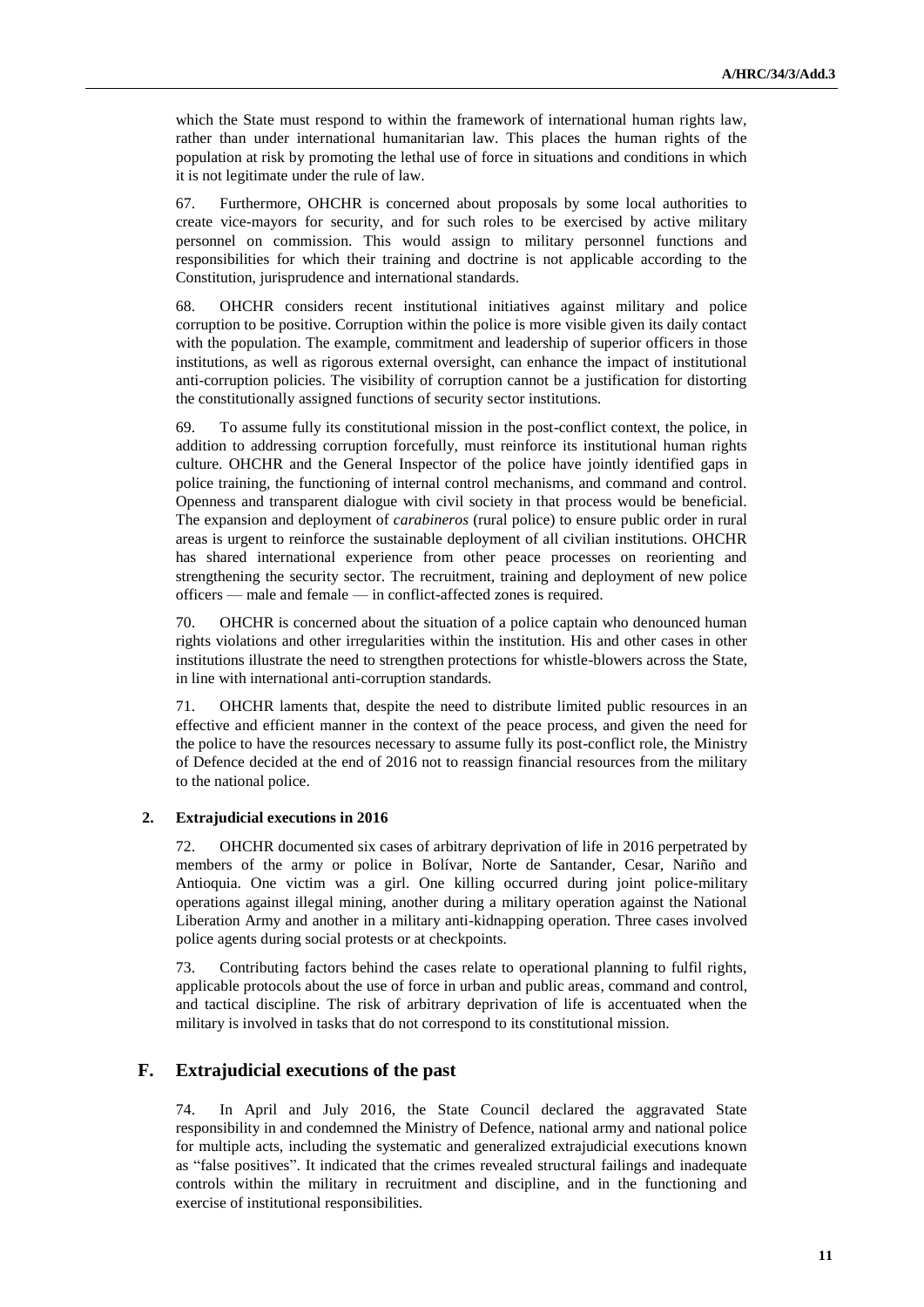75. OHCHR had previously documented challenges of institutional will to ensure the effectiveness of internal military controls regarding "false positive" cases. This was evident, among other factors, in the approval of payments to false informants, and inappropriate institutional incentives and pressures for military "results".

76. OHCHR welcomes the order by the State Council that the military develop, as a non-repetition guarantee, integrated intelligence plans to control its members. Policies should be reviewed and strengthened in the light of this judicial decision and of the reports on (a) the "15 measures" military internal controls produced in 2013 by OHCHR, the Ministry of Defence and the General Command; and (b) the five human rights internal control mechanisms in the police developed in 2015 by OHCHR and the national police Inspector General.

77. OHCHR lauds the precedent-setting public act by the Minister for Defence and Army Commander in recognizing an army sergeant as a national hero for having demonstrated leadership, honour and military loyalty by denouncing, since 2007, extrajudicial executions committed by certain comrades and superiors. For nearly 10 years, the officer had suffered reprisals, the denial of State protection and vilification by senior members of the institution. The case illustrates the need to generate the conditions necessary for security sector officials to participate freely in transitional justice mechanisms.

78. OHCHR recognizes the work of prosecutors committed to the investigation of "false positive" extrajudicial executions. According to the Office of the Attorney General, in the context of the 2,316 open investigations as at 31 December 2016, 133 members of the military and civilians had been convicted between January and September. OHCHR observes that the Office of the Attorney General reported various different statistics regarding these processes.

79. Nevertheless, taking into account patterns in the planning, commission and cover-up of "false positive" killings, the responsibility cannot be limited to the material perpetrators. Only 1 of the 14 army generals currently investigated for such acts has been called to trial. The Attorney General should prioritize the investigations of those and other commanders. In accordance with the public reports of the Prosecutor of the International Criminal Court, OHCHR calls upon the State to ensure the provision of complete and pertinent information to the Court about investigative advances against superior officers in "false positive" cases.<sup>8</sup>

80. The fight against impunity is not limited to criminal procedure. OHCHR observed with concern the closing of disciplinary investigations of senior commanders with respect to "false positive" cases that had exceeded the statute of limitations, given the lack of action on the issue by the previous Procurator General in recent years.

81. In November 2016, five senior officers implicated in the "false positive" extrajudicial executions committed by soldiers under their command, and who had received various benefits for these "results", were promoted to the ranks of brigadier general and major general. The Government and Congress justified their decision on the absence of criminal sentences against the officers, ignoring that such political and administrative responsibilities cannot be contingent on the existence of a judgment determining individual criminal responsibility. Based on the international obligations of Colombia, such decisions should integrate human rights criteria.

## **G. Intelligence sector reform**

82. The peace agreement underlines the role of intelligence in addressing criminality. However, the military, civilian and police intelligence reform process established in the Intelligence Law (2013) has not advanced at the rate required for peacebuilding and in a

<sup>&</sup>lt;sup>8</sup> See Prosecutor of the International Criminal Court, "Report on Preliminary Examination Activities", 2016, available from www.icc-cpi.int/iccdocs/otp/161114-otp-rep-pe\_eng.pdf, paras. 241 and 252; and 2015, available from www.icc-cpi.int/iccdocs/otp/OTP-PE-rep-2015-Eng.pdf, paras. 158 and 164.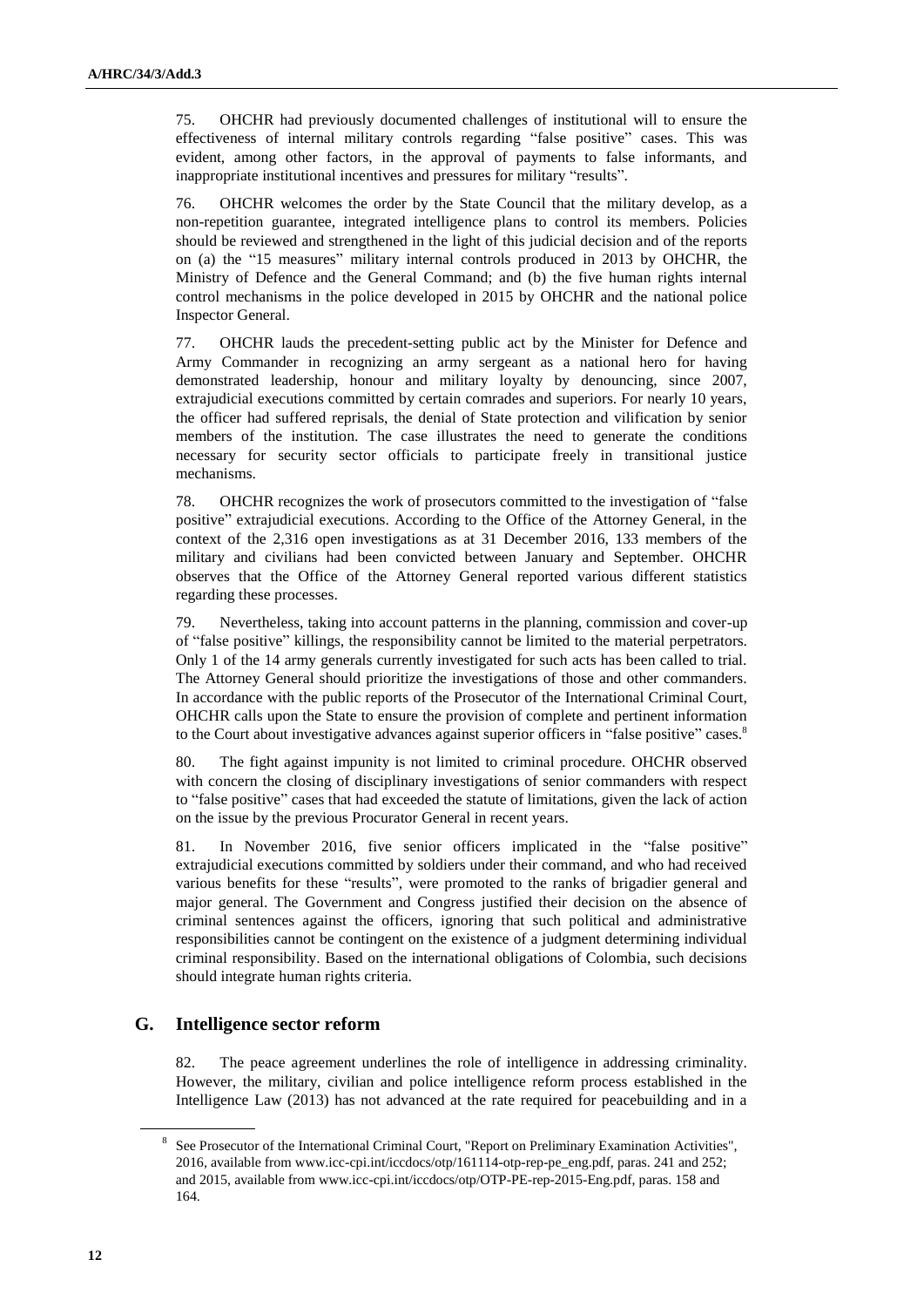manner that allows the public to be assured that the human rights violations of the past will not be repeated.

83. The peace agreement reiterates the obligation to "purge" national security archives, including intelligence archives, of information about human rights defenders, members of the opposition and members of the new FARC-EP political movement, when there is no legitimate reason for their inclusion. In July, the Inter-Institutional Commission on Intelligence Data and Archive Purging submitted a report that included recommendations on criteria for keeping, withdrawing and storing intelligence information delivered to the Presidency, which OHCHR considers should be publicly debated prior to initiating "purging" within one year. In the report, the Commission emphasized the need to create an autonomous mechanism with powers to review and declassify intelligence information on human rights grounds. The Government informed OHCHR that the military had been "purging" information from its archives. It is of concern that this has been done prior to the approval and formalization of the recommendations of the above-mentioned Commission, generating a risk that evidence of human rights violations may have been destroyed.

84. OHCHR and the Human Rights Committee have emphasized that the Government must clarify the scope and regulation of the power to monitor the electromagnetic spectrum foreseen under the Intelligence Law and the new Police Code to ensure the legality, proportionality and necessity of data collection about individuals and public acceptance of such power.

## **H. Political participation**

85. The plebiscite on the peace agreement illustrated the long-standing structural difficulties that the rural population continues to face in exercising freely the right to vote in all electoral processes. The cost and arduousness of travelling to voting stations are a disincentive for those living in rural and hard-to-reach areas. This is exploited during all periodic elections by candidates and parties who seek to influence the vote by offering to finance transport, accommodation and other expenses. The representative in Colombia of the High Commissioner addressed Congress and the Ministry of the Interior on the need to address this situation.

## **I. Land restitution**

86. The land restitution process initiated in 2011 offers important experience and lessons for the peace process. OHCHR suggests that an evaluation of its successes and difficulties could usefully guide State action.

87. The security of land restitution claimants remained a challenge as they faced aggressions and vilification, for example, in the Catatumbo, Urabá, Meta and the Pacific Coast regions. Illicit economic activities, organized crime and weak State presence in those areas exacerbated risks for claimants.

88. The State made progress in protecting the rights of those people currently occupying lands, who are to receive restitution and who are not linked to previous land theft ("goodfaith secondary occupants") in the context of land restitution through a decision of the Constitutional Court and administrative measures.<sup>9</sup> Political, social and economic actors, however, continued to misinform those secondary occupants about their rights and the land restitution process in order to impede restitution.

## **J. Forced displacement and humanitarian emergencies**

89. Despite the peace process, forced displacement continued. The United Nations High Commissioner for Refugees reported that 47 emergencies stemming from new massive

<sup>&</sup>lt;sup>9</sup> Sentence C-330/16 and Agriculture Ministry Decree 440 of 2016.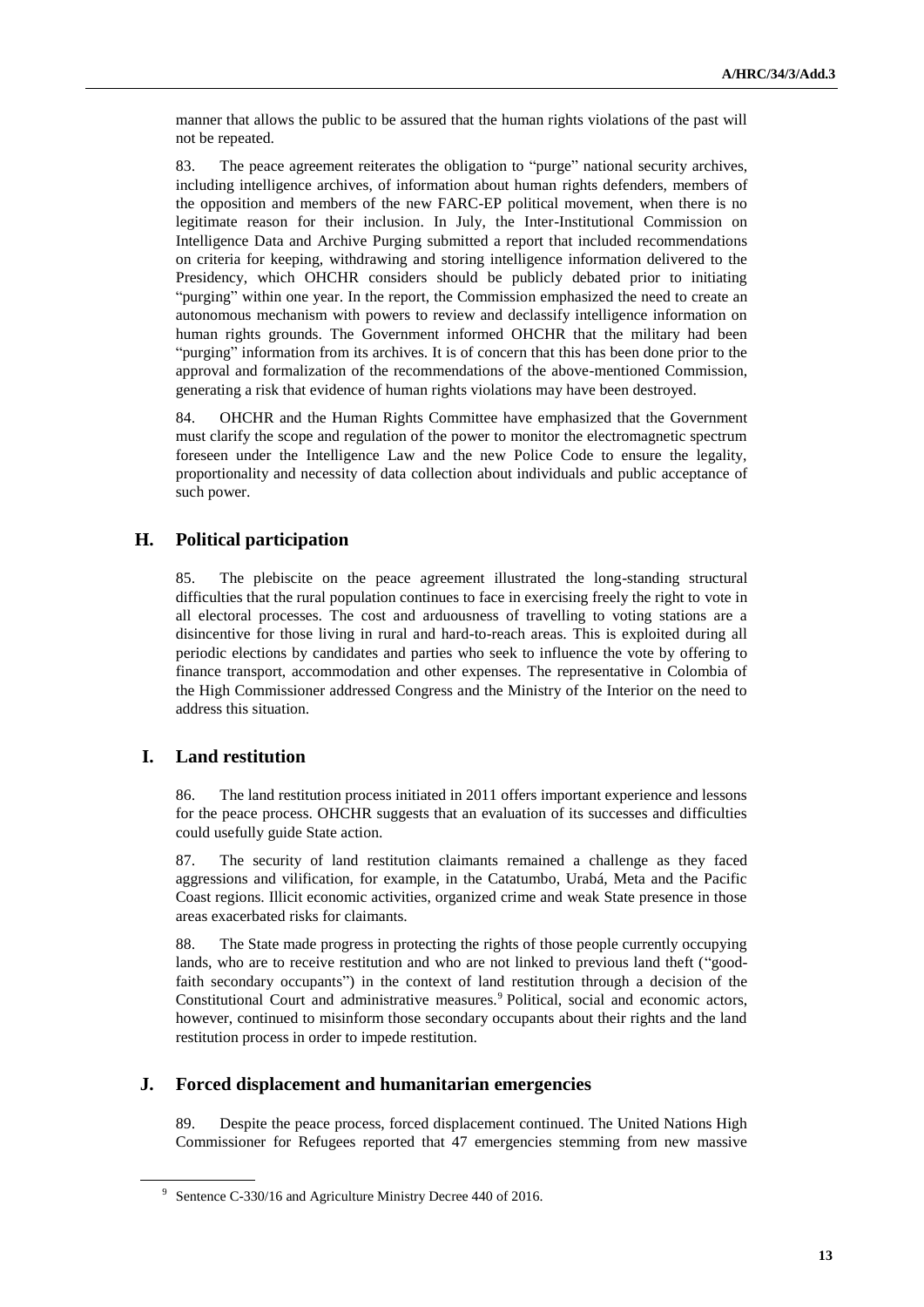forced displacements, confinements and/or mobility restrictions had occurred in 2016. These were concentrated in hard-to-reach areas in Córdoba, Antioquia, Choco, Valle del Cauca, Cauca, Nariño, Arauca and Norte de Santander. They primarily affected Wounnan, Emberá and Emberá Dovida indigenous, Afrodescendent and campesino communities. Approximately 13,864 people had been affected by mass displacement. In a high percentage of cases, displacement had related to recurrent emergencies in which institutional efforts had not been able to mitigate causes relating to the hostilities or violence.

90. OHCHR welcomes decision 373 of 2016 of the Constitutional Court, in follow-up to Sentence T025 of 2004 regarding forced displacement, which declared that the "unconstitutional state of affairs" regarding victim registration and participation had been resolved, with the exception of indigenous and ethnic populations. Nonetheless, other aspects of the unconstitutional situation regarding displacement, including prevention, protection, education, justice and non-repetition, are yet to be fully resolved.

## **K. The rights of victims**

91. There is a need to strengthen coordination among and the effectiveness of the entities comprising the National System on Victim Attention and Reparation. Coordination is also necessary between those entities and new transitional justice institutions.

92. OHCHR observes that the collective reparations process for the 2002 massacre in Bojayá, Chocó, illustrates the relevance of current State efforts to overcome internal resource and coordination challenges which generate contradictions and delays.

## **L. Business and human rights**

93. OHCHR welcomes business initiatives supporting peace, the integration of human rights into business practices and the implementation of due diligence guidelines. In November, for example, the Government, businesspeople, former combatants and victims participated in a reconciliation process known as "Macrorrueda". Associations such as ProAntioquia have explored initiatives to ensure that business visions and activities improve the social and economic contexts where they operate. OHCHR facilitated exchanges between Colombian businesses and their counterparts in Northern Ireland and Spain (Basque Country) on private sector contributions to peacebuilding. The implementation of the Business and Human Rights National Action Plan (2015) should continue.

94. Despite these efforts, OHCHR continued to observe socioenvironmental conflicts related to large-scale, principally extractive, economic projects. In order to contribute to resolving such conflicts, OHCHR facilitated and/or supported dialogue between businesses and communities in Tolima, Putumayo, Meta, Huila, Guajira, Caquetá and Antioquia.

95. OHCHR welcomes the 19 August 2016 decision of the Constitutional Court, in which it indicated that mining affected the interests of municipalities and therefore municipal authorities and populations should participate in decisions on mineral extraction.

96. As reflected in the peace agreement, peacebuilding requires the establishment of the truth about the role that the private sector and other civilian actors played in the past in financing or supporting paramilitary groups.

## **M. Sexual and gender-based violence**

97. Sexual and gender-based violence is endemic, occurs in all aspects of the life of the population and transcends the armed conflict. The High Commissioner calls for the implementation of his previous recommendation in this regard.<sup>10</sup> Despite underreporting of

<sup>10</sup> See A/HRC/31/3/Add.2, para. 99 (k).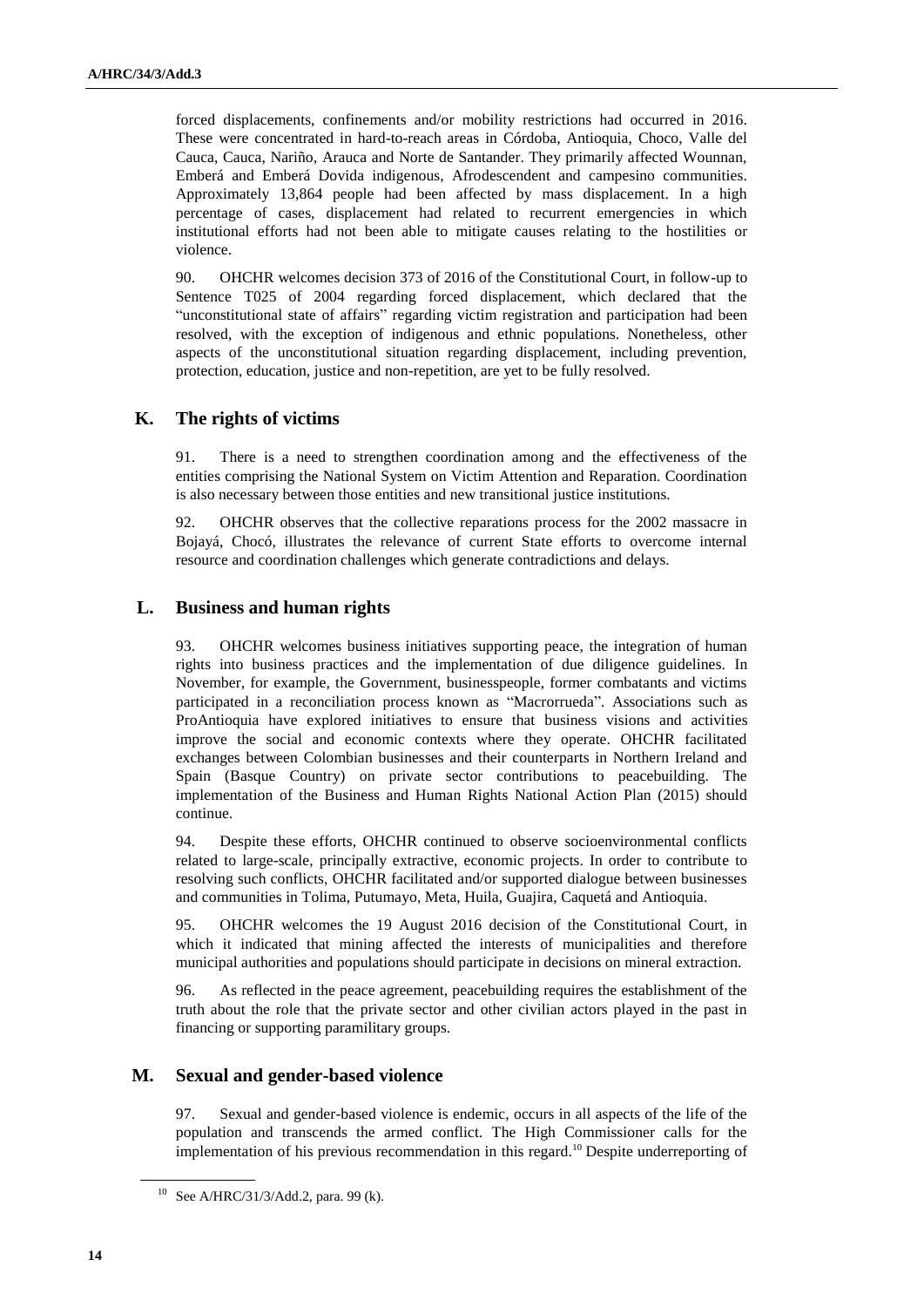gender-based violence, the Government has estimated that the average age of female victims of sexual violence is 13. Discrimination, socioeconomic dependence and disempowerment of women facilitate this violence and related impunity.

98. Regarding implementation of the Law on Access to Justice for Victims of Sexual Violence, OHCHR observed, for example, that in 15 cases in Putumayo, the institutional response system was not activated correctly and that certain actions generated revictimization. In various regions, the psycho-legal assistance personnel foreseen under the law were unavailable.

## **N. Children**

99. OHCHR observed the involvement and use of children by post-demobilization groups linked to organized crime, including in Antioquia, Chocó and Valle del Cauca. Girls in particular were victims of sexual violence, commercial sexual exploitation and trafficking. The National Liberation Army continued to recruit children in the context of the armed conflict. Families fled their homes to avoid the use or recruitment of their children.

100. In February, the Constitutional Court ordered that girls and boys separated from criminal groups should have the same access to restitution mechanisms as those separated from FARC-EP, the National Liberation Army and the Popular Liberation Army.

## **O. Indigenous peoples and Afrodescendants**

101. Since the 2004 declaration by the Constitutional Court<sup>11</sup> of an "unconstitutional state" of affairs", including a disproportionate impact of the armed conflict on the indigenous and Afrodescendent population, greater attention has been paid to their situation. Nevertheless, there has not been sufficient progress in the implementation of the decision, particularly in relation to the extraordinary territorial protection measures ("ruta étnica de protección"). The rights of indigenous and Afrodescendent populations, including to prior, free and informed consultation, are often portrayed as obstacles to progress instead of a means for promoting sustainable development and peace. In various situations, some State officials continue to fail in practice to treat the constitutionally recognized indigenous authorities as part of the State and to respect their right to self-government.

102. During 2016, the Constitutional Court issued judgments<sup>12</sup> highlighting the tension between mining as a central element of governmental development plans and concerns over the environmental impact of mining, which disproportionately affects indigenous and Afrodescendent populations.

#### **P. Social dialogue and democracy**

103. The recent use of social dialogue between the State and different rights-holding communities or sectors has increased, especially in response to social protests. OHCHR reiterates the utility of dialogue, consensus-building and follow-up as tools for democratic participation in governance in order to facilitate action on societal concerns.

104. The implementation of agreements reached through social dialogue requires adequate resources and accountability systems. Governmental non-compliance in the context of social dialogue has generated a loss of trust, credibility and valuable opportunities for progress. This is particularly clear in relation to coca, marijuana and poppy substitution and the transformation of illegal mining, where the parties in dialogue demonstrated genuine commitment to overcoming problems but did not reach agreement.

105. OHCHR observed that, on occasion, social dialogue has been used to address issues beyond its capacity and function, as a complementary participation mechanism. This

<sup>11</sup> Sentence T-025/04.

<sup>12</sup> For example, C-273-2016, C-035-2016 and C-389-2016.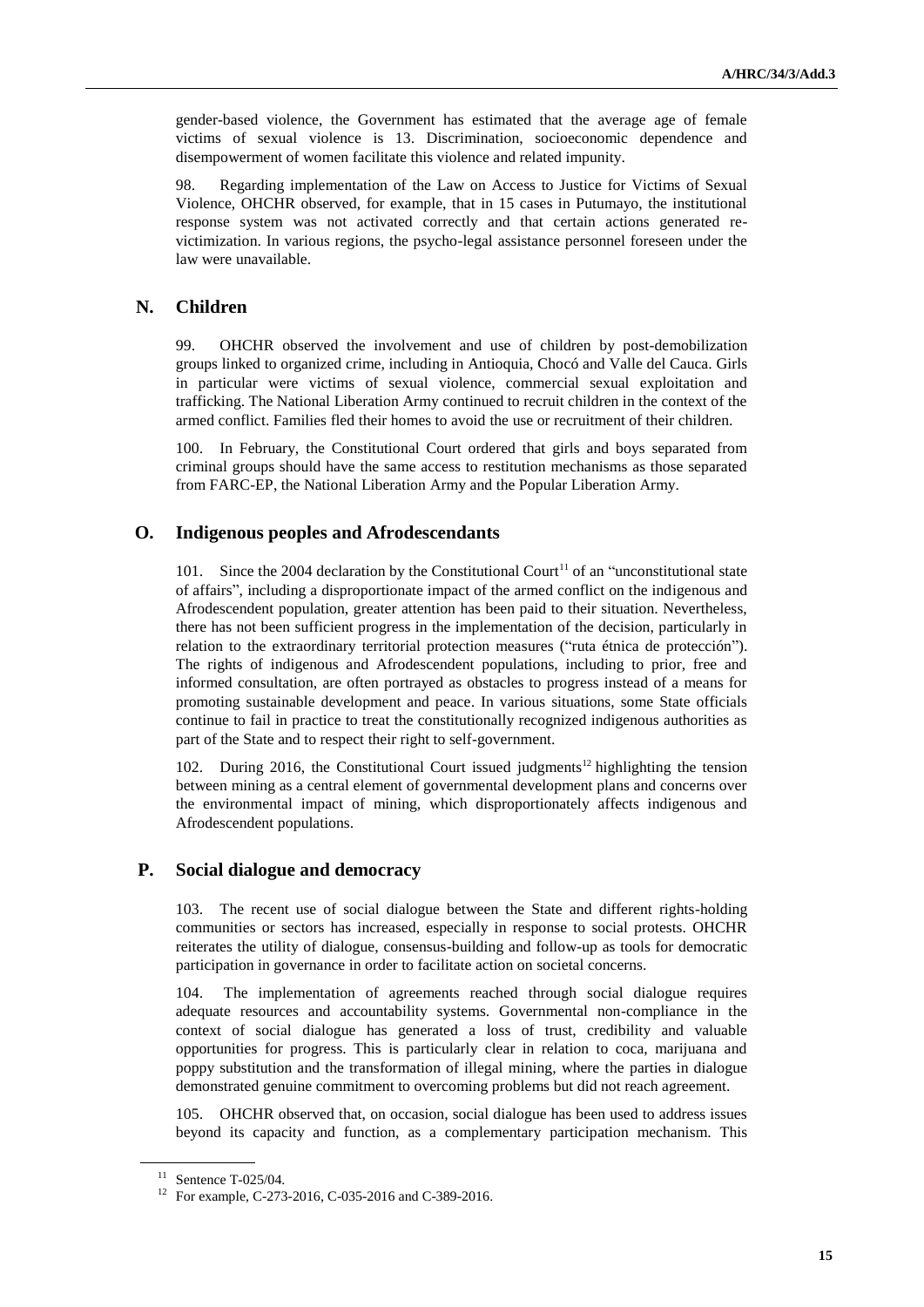reflects the population's lack of confidence in its elected representatives' commitment to channel and represent its interests at the local and national levels, as well as weaknesses of many local institutions. Addressing this aspect of the quality of the democratic system is central to peacebuilding.

## **IV. Recommendations**

106. **The United Nations High Commissioner for Human Rights reiterates the recommendations he made in his previous reports and:** 

(a) **Urges State entities to implement all aspect of the peace agreement based on international human rights standards, and calls on the State and FARC-EP to recognize fully their responsibility for serious violations of human rights and international humanitarian law, in order to generate effective reparations processes based on consensus with victims;**

(b) **Calls on the State and FARC-EP to ensure non-repetition of the violations of human rights and international humanitarian law that have characterized the armed conflict, including by prioritizing a gender approach; the best interests of the child, particularly in separation processes from FARC-EP; meaningful participation of victims and the public; progressive realization of economic, social and cultural rights through rural reform; superior responsibility for serious human rights and international humanitarian law violations; the search for the disappeared; the fight against impunity for conflict-related sexual violence; limits and regulations for the concession of amnesties, pardons and special measures; full respect, protection and fulfilment of the rights of indigenous and Afrodescendent populations; and redoubled efforts to end forced displacement;**

(c) **Urges State entities to include victims in their planning and budgeting to design flexible mechanisms for implementation at the local and national levels, and to ensure full periodic budgetary and results-based accountability and transparency on all actions. National oversight mechanisms, including the Office of the Procurator General, should be developed and act to reinforce government action in favour of the rights of victims;**

(d) **Calls on the State to ensure an effective protection and incentives system for public officials to participate freely in transitional justice mechanisms;** 

(e) **Exhorts the State to design and implement, with public participation, the strategic, institutional, budgetary and operational changes to guarantee citizen security in rural areas, in accordance with international standards and the Constitution;** 

(f) **Encourages the Government and the National Liberation Army to advance on a negotiated solution to the armed conflict, respecting human rights and international humanitarian law to build confidence with each other and the population;**

(g) **Recommends that the Ministry of the Interior, the Office of the Attorney General, the national police, the National Protection Unit and regional and local authorities meet, in a coordinated manner, the political and technical commitments agreed with human rights defenders with respect to prevention, protection and investigation. On a political level, the culture of vilification of human rights defenders that persists in some sectors should end. On a technical level, joint situational analysis should be conducted to identify and prosecute perpetrators of attacks;** 

(h) **Insists that all use of force by the State is carried out under international human rights law, except for actions against guerrilla groups that are objectively classified as organized armed groups, and to which international humanitarian law is applicable. Any lethal use of force should be accompanied by full public accountability;**